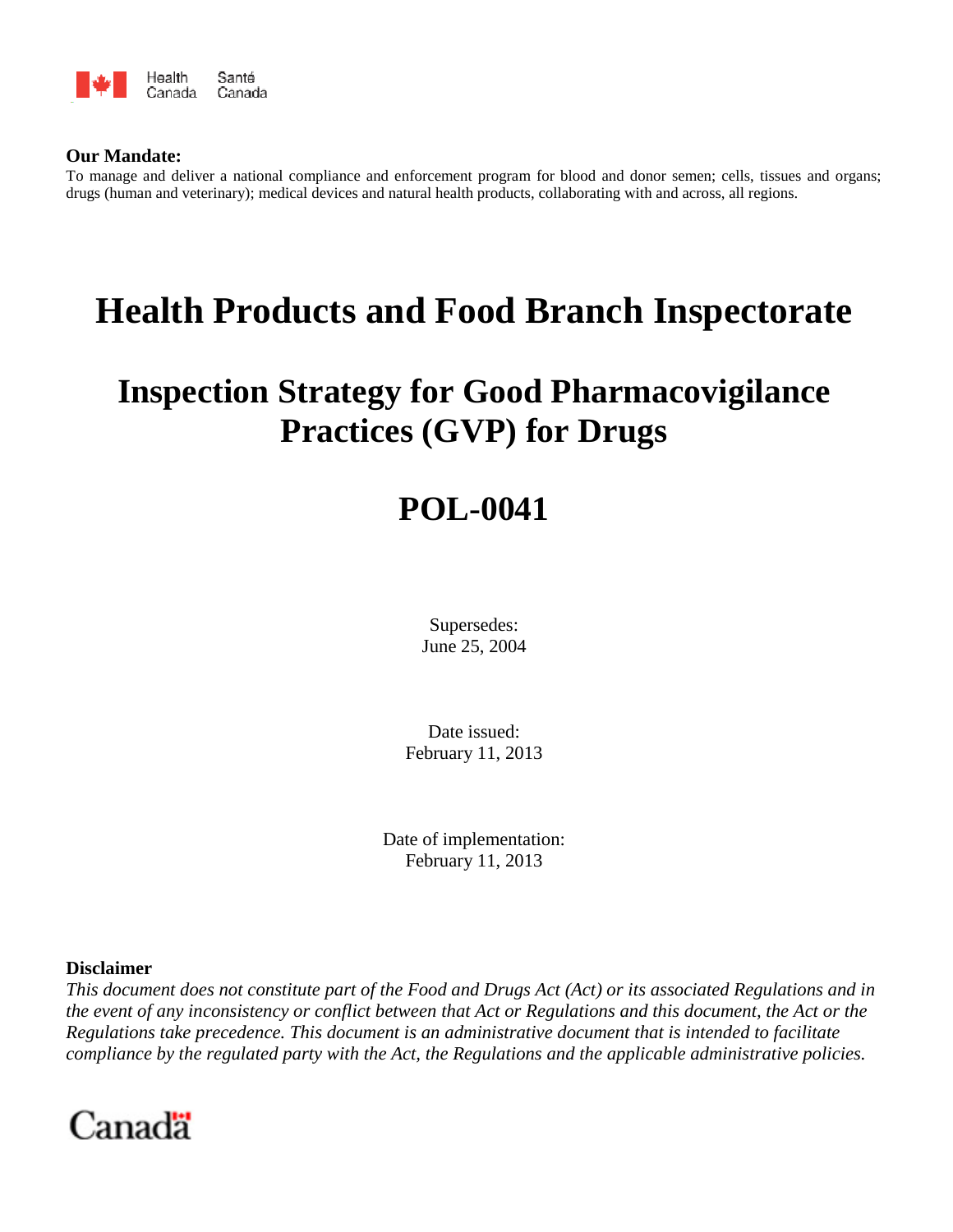## **Table of Contents**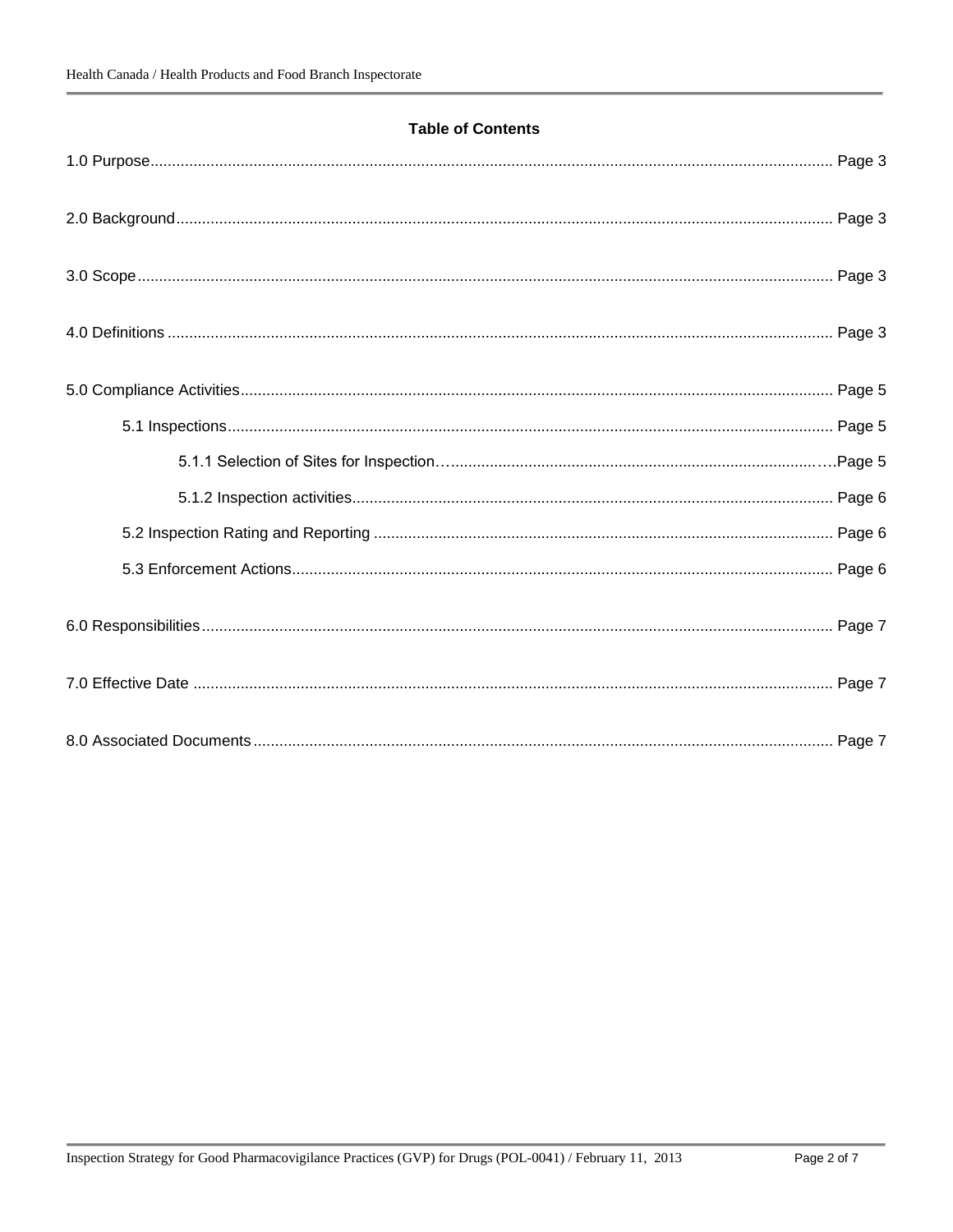## <span id="page-2-0"></span>**1.0 Purpose**

This policy describes the Inspectorate program's approach to the planning of Good Pharmacovigilance Practices (GVP) inspections (previously known as Post-Market Reporting Compliance inspections). The purpose of this document is to detail the strategy for the effective and uniform delivery of the GVP inspection program to assess compliance of manufacturers with the *Food and Drugs Act (Act)* and the *Food and Drug Regulations* (*Regulations*) with regards to reporting adverse drug reactions (ADRs) and reporting unusual failures in efficacy of new drugs to Health Canada.

### <span id="page-2-1"></span>**2.0 Background**

The *Food and Drug Regulations*, more specifically sections C.01.016 to C.01.020, C.08.007 (h) and C.08.008 (c), set forth regulatory requirements for manufacturers, including but not limited to, the reporting of ADRs and the reporting of unusual failures in efficacy of new drugs to Health Canada. As part of Health Canada's mandate to maximize the safety, quality and efficacy of health products, Health Canada implemented on August 1, 2004, an inspection program for Good Pharmacovigilance Practices (GVP). The GVP inspection program is intended to verify that the manufacturers specifically meets the requirements of sections C.01.016 to C.01.020, C.08.007 (h) and C.08.008 (c) of the *Food and Drug Regulations* pertaining to adverse drug reaction reporting.

#### <span id="page-2-2"></span>**3.0 Scope**

This policy applies to manufacturers as defined in section A.01.010 of the *Food and Drug Regulations*. Within the context of the GVP inspection program, Market Authorization Holders (MAH) and importers are both subject to GVP inspections as their name appears on the label and as such may receive ADRs.

This policy covers the following drugs marketed in Canada for human use which are subject to GVP inspections :

- pharmaceuticals,
- biologics, including biotechnology products, vaccines and fractionated blood products,
- medical gases, and
- radiopharmaceuticals.

This policy does not currently apply to:

- hard surface disinfectants,
- veterinary products,
- natural health products, and
- whole blood and blood components.

#### <span id="page-2-3"></span>**4.0 Definitions**

**Adverse Drug Reaction -** A noxious and unintended response to a drug, which occurs at doses normally used or tested for the diagnosis, treatment or prevention of a disease or the modification of an organic function. ( C.01.001 (1))

**Note:** for new drugs marketed in Canada, reports of unusual failure in efficacy are considered to be a type of adverse drug reactions (ADR) report.

**Drug** - "Any substance or mixture of substances manufactured, sold, or represented for use in (a) the diagnosis, treatment, mitigation, or prevention of a disease, a disorder, an abnormal physical state, or the symptoms thereof, in humans or animals, (b) restoring, correcting, or modifying organic functions in humans or animals, or (c) "disinfection" in premises in which food is manufactured, prepared, or kept." (Section 2 of the *Food and Drugs Act*)

**Good Pharmacovigilance Practices (GVP) Regular Inspection -** An inspection during which all of the applicable requirements of the *Food and Drugs Act* and its associated Regulations are assessed.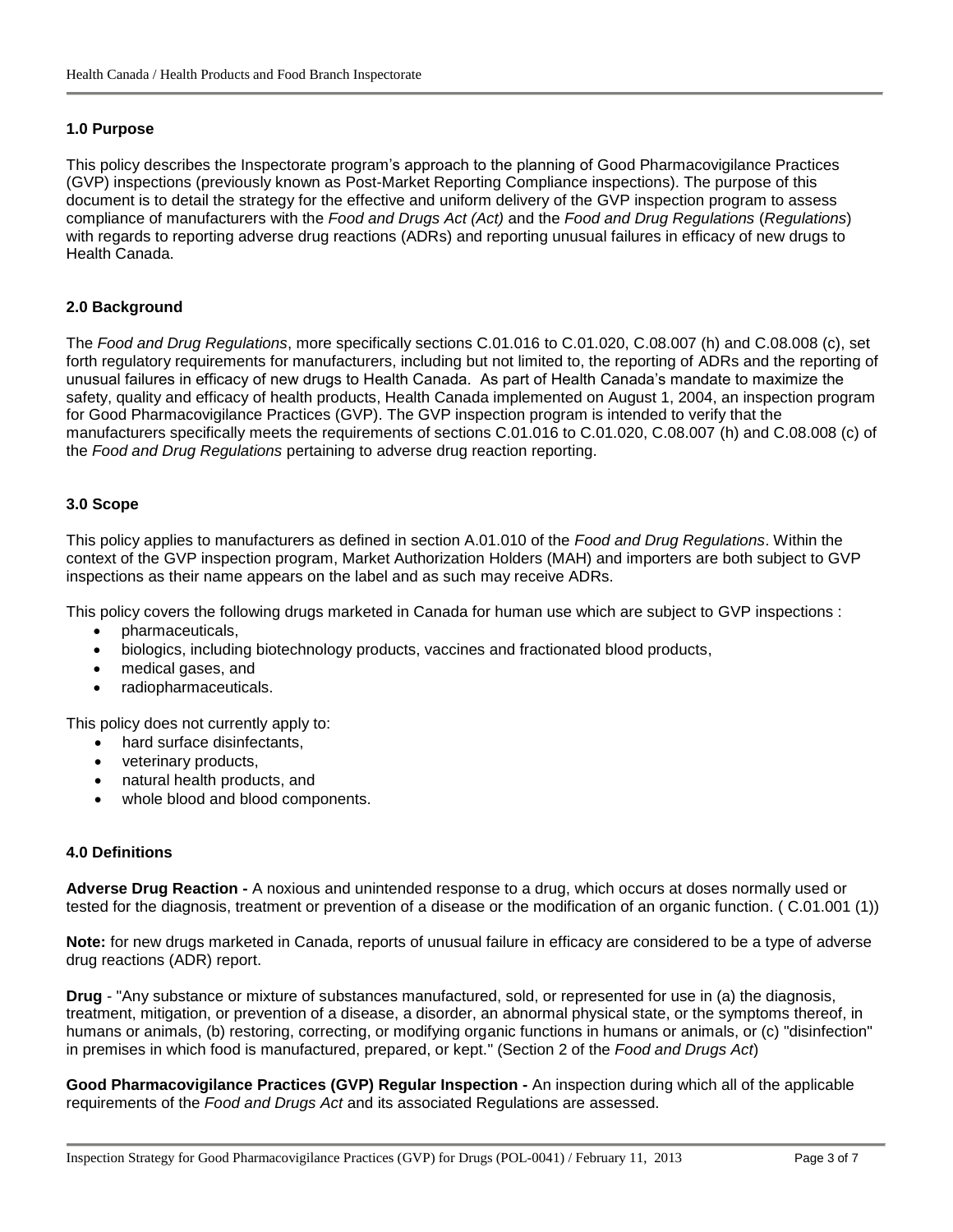**Good Pharmacovigilance Practices (GVP) Re-assessment -** A follow-up inspection carried out in situations where the establishment was assigned an overall C rating on a previous inspection but the number or type of observations contained in the previous Inspection Exit Notice are such that corrective action is required within a timely manner. The inspection is focused on, but not restricted, to those sections where deficiencies were observed.

**Good Pharmacovigilance Practices (GVP) Re-inspection -** A follow-up inspection carried out in response to the assignment of a NC rating. The inspection is focused on, but not restricted to, those sections where deficiencies were observed.

**Import -** "To import into Canada a drug for the purpose of sale." (C.01A.001)

**Inspection -** On-site monitoring and assessment against the applicable requirements of the *Food and Drugs Act* and its associated Regulations. Inspections are routinely conducted to assess compliance.

**Inspection Plan -** A detailed strategy outlining critical elements that compliance will be assessed against. The critical elements to be assessed are based on regulatory requirements, recognized, published guidance/standards, aidememoires and checklists.

**Inspector -** Any person designated as an inspector for the purpose of the enforcement of the *Food and Drugs Act* under subsection 22(1).

**Manufacturer -** "manufacturer "or "distributor "means a person, including an association or partnership, who under their own name, or under a trade-, design or word mark, trade name or other name, word or mark controlled by them, sells a food or drug (A.01.010) Within the context of the GVP inspection program, MAH and importers are subject to GVP inspections as their name appears on the label and as such, may receive ADRs.

**Market Authorization Holder** - For the purpose of this document means the entity that holds the Notice of Compliance or the Drug Identification Number (DIN).

**New Drug** - "(a) a drug that contains or consists of a substance, whether as an active or inactive ingredient, carrier, coating, excipient, menstruum or other component, that has not been sold as a drug in Canada for sufficient time and in sufficient quantity to establish in Canada the safety and effectiveness of that substance for use as a drug; (*b*) a drug that is a combination of two or more drugs, with or without other ingredients, and that has not been sold in that combination or in the proportion in which those drugs are combined in that drug, for sufficient time and in sufficient quantity to establish in Canada the safety and effectiveness of that combination and proportion for use as a drug; or (*c*) a drug, with respect to which the manufacturer prescribes, recommends, proposes or claims a use as a drug, or a condition of use as a drug, including dosage, route of administration, or duration of action and that has not been sold for that use or condition of use in Canada, for sufficient time and in sufficient quantity to establish in Canada the safety and effectiveness of that use or condition of use of that drug." (C.08.001)

Generally, if a notice of compliance (NOC) was issued for a drug, then that drug is considered to be a "new drug", regardless of how long it has been on the market.

**Notice of Compliance -** A notification, issued pursuant to paragraph C.08.004(1)(a), indicating that a manufacturer has complied with sections C.08.002 or C.08.003 and C.08.005.1 of the *Food and Drug Regulations*. Notices of Compliance are issued to a manufacturer following the satisfactory review of a submission.

**Serious Adverse Drug Reaction -** A noxious and unintended response to a drug that occurs at any dose and that requires in-patient hospitalization or prolongation of existing hospitalization, causes congenital malformation, results in persistent or significant disability or incapacity, is life-threatening or results in death.(C.01.001 (1))

**Serious Unexpected Adverse Drug Reaction -** A serious adverse drug reaction that is not identified in nature, severity or frequency in the risk information set out on the label of the drug. (C.01.001 (1))

**Unusual Failure in Efficacy -** This has been considered an adverse drug reaction for many years under the *Food and Drug Regulations*. It applies to new drugs only. The underlying principle is that if a health product fails to produce the expected intended effect, there may be an adverse outcome for the patient, including an exacerbation of the condition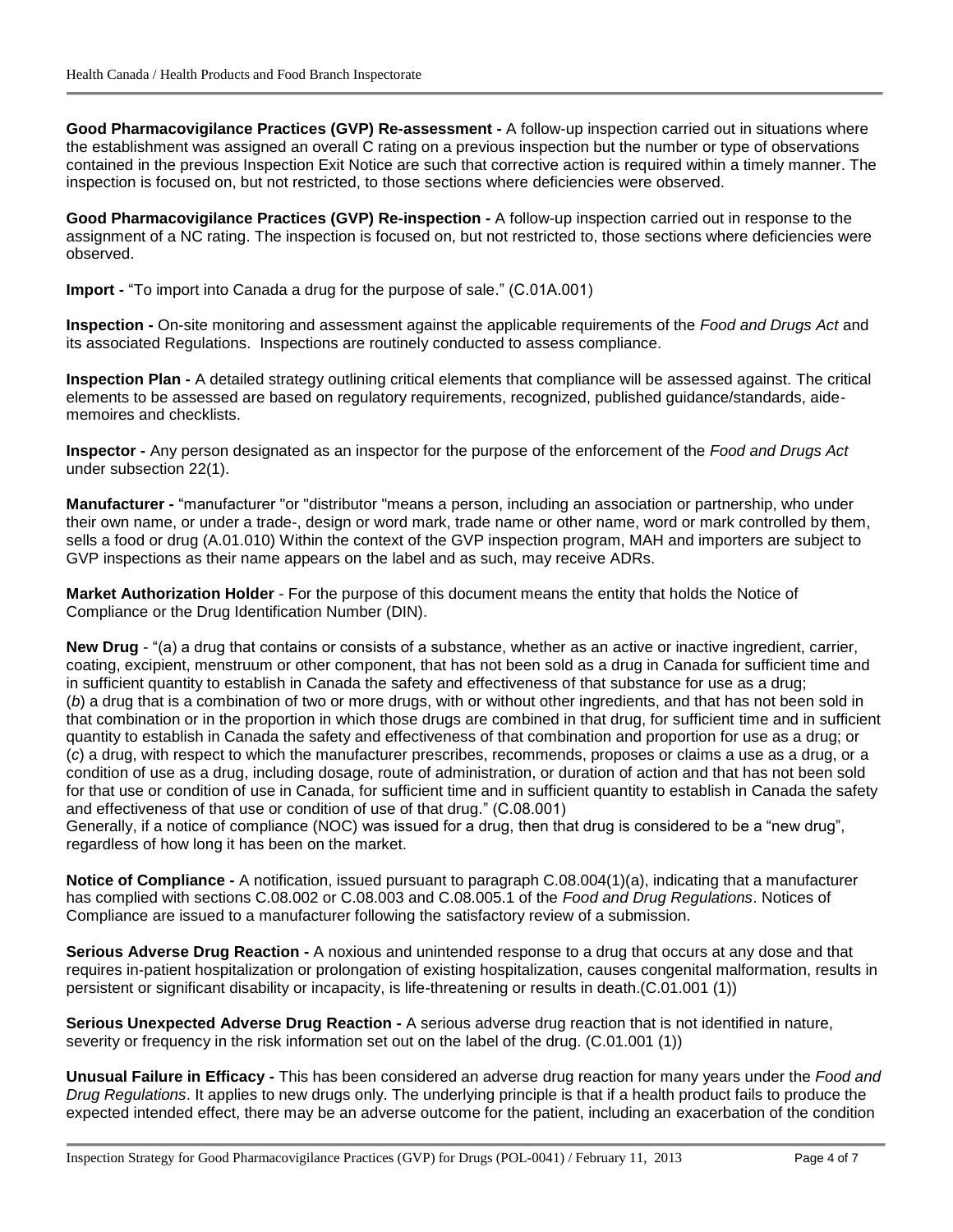for which the health product is being used. Clinical judgment should be exercised by a qualified health care professional from the market authorization holder (MAH) to determine if the problem reported is related to the product itself, rather than one of treatment selection or disease progression since health products cannot be expected to be effective in 100% of the patients. One example of unusual failure in efficacy is a previously well-stabilized condition that deteriorates when the patient changes to a different brand or receives a new prescription. Another example of a case that should be reported on an expedited basis is a life-threatening infection where the failure in efficacy seems to be due to the development of a newly resistant strain of bacterium previously regarded as susceptible.

For additional definitions, consult the documents listed in Section 8.0 Associated Documents

#### <span id="page-4-0"></span>**5.0 Compliance Activities**

Any manufacturers marketing drugs in Canada must comply with Divisions 1 and 8 of the *Food and Drug Regulations*, including the adverse drug reaction reporting and reporting of failure in efficacy of new drug drugs. The Inspectorate program provides information and promotes voluntary compliance with Canadian regulatory requirements. Compliance is assessed by conducting inspections with a different cycle frequencies of these establishments based on a priority ranking scale and a risk-based approach.

#### <span id="page-4-1"></span>**5.1 Inspections**

Within the scope of the GVP Drug Inspection program, manufacturers of pharmaceutical, biological and radiopharmaceutical drugs are inspected by the Inspectorate program and are assessed for compliance with the *Regulations* pertaining to the reporting of adverse drug reactions, specifically sections C.01.016 to C.01.020 of the *Regulations*, and for reporting failure in efficacy of new drugs, as set forth in sections C.08.007 (h) and C.08.008 (c) of the *Regulations*.

#### <span id="page-4-2"></span>**5.1.1 Selection of Sites for Inspection**

The Inspectorate program is responsible for site selection. The guiding principle in the selection process is the safety and efficacy of drugs marketed in Canada. The criteria listed below may be considered, but, ultimately, Health Canada must mitigate the greater risk to health. The selection of establishment subject to GVP inspection will be based on a variety of criteria including, but not limited to:

- Compliance of the establishment (facility):
	- o Date of last inspection
	- $\circ$  Rating of previous GVP inspections and type of observations that were noted
- Information on the drug products:
	- o Therapeutic Class
- Adverse drug reactions:
	- o Lateness based on the 15-day regulatory reporting period
	- o Type of ADR reports that were reported late
- **Note** : The choice of establishment to be inspected is reviewed periodically in consultation with the Therapeutic Products Directorate (TPD), the Biologics and Genetic Therapies Directorate (BGTD) and the Marketed Health Products Directorate (MHPD) of the Health Products and Food Branch (HPFB).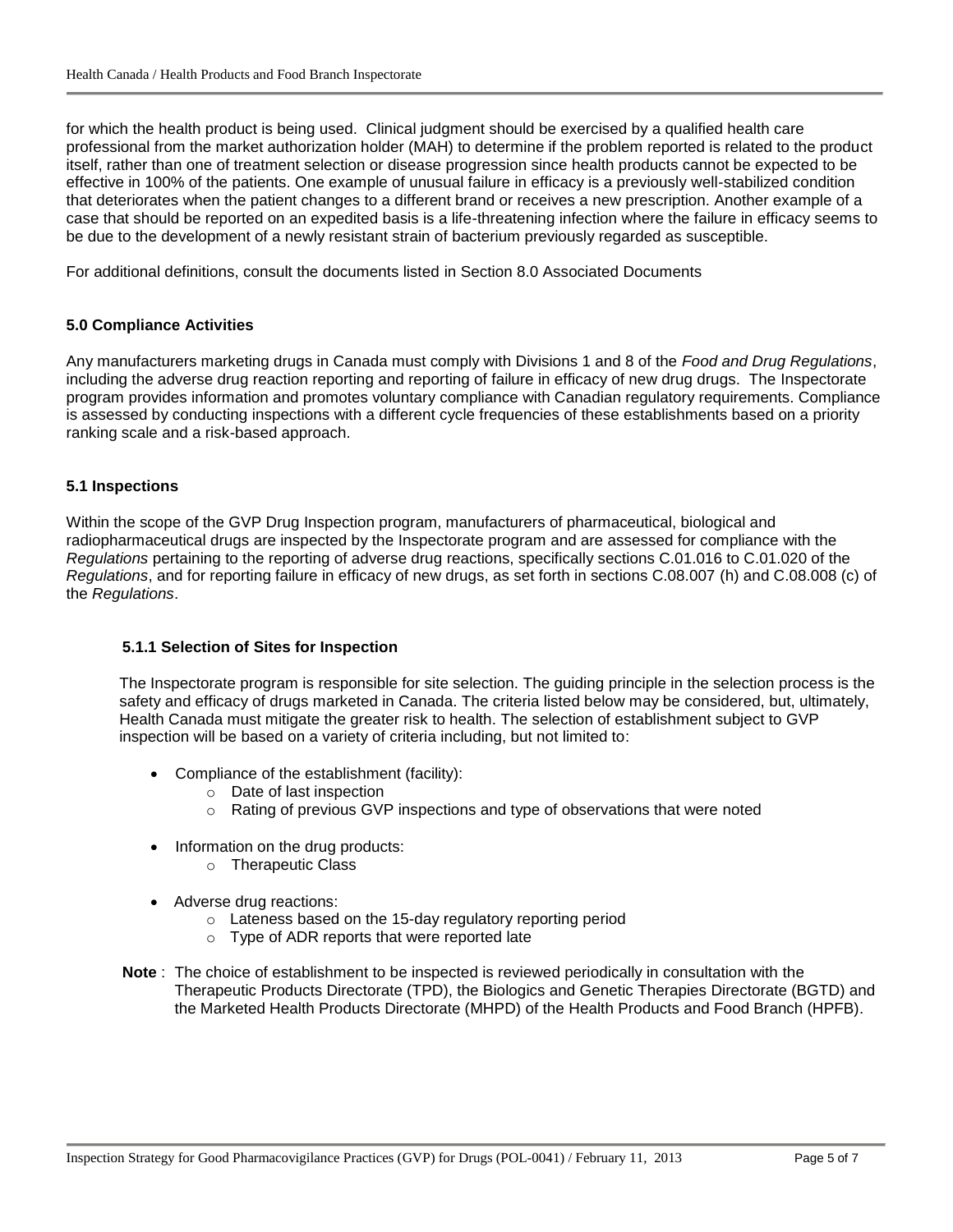#### <span id="page-5-0"></span>**5.1.2 Inspection activities**

An inspector of the Inspectorate program will contact the establishment to schedule a GVP inspection. Notice of an upcoming GVP inspection may or may not be provided, however inspections are generally announced as a courtesy. Any changes to the scheduled date of inspection may be approved, but will be at the discretion of the Inspectorate Program and will have to be adequately justified.

The duration of the inspection will vary depending on the type of activities, the size of the establishment, and the volume of ADRs recorded.

**Note :** A re-inspection or a re-assessment for Good Pharmacovigilance Practices may be required as a follow-up.

#### <span id="page-5-1"></span>**5.2 Inspection Rating and Reporting**

A GVP inspection will result in one of the two following ratings:

C (Compliant) - At the time of the inspection, the regulated party has demonstrated that the activities it conducts are in compliance with the *Food and Drugs Act* and its associated Regulations. A C rating does not mean that there are no observations or corrective actions required.

NC (Non-Compliant) - At the time of the inspection, the regulated party has not demonstrated that the activities it conducts are in compliance with the *Food and Drugs Act* and its associated Regulations.

All GVP observations are based on the Health Canada guidance entitled [Good Pharmacovigilance Practices \(GVP\)](http://www.hc-sc.gc.ca/dhp-mps/compli-conform/gmp-bpf/docs/gui-0102_gvp-eng.php) *Guidelines [\(GUI-0102\)](http://www.hc-sc.gc.ca/dhp-mps/compli-conform/gmp-bpf/docs/gui-0102_gvp-eng.php) (*http://www.hc-sc.gc.ca/dhp-mps/compli-conform/gmp-bpf/docs/gui-0102\_gvp-eng.php) and a risk level is assigned to each observation according to the Health Canada guidance entitled *[Risk Classification of Good](http://www.hc-sc.gc.ca/dhp-mps/compli-conform/gmp-bpf/docs/gui-0063_gvp-eng.php)  [Pharmacovigilance](http://www.hc-sc.gc.ca/dhp-mps/compli-conform/gmp-bpf/docs/gui-0063_gvp-eng.php) Practices (GVP) Observations (GUI-0063)* (http://www.hc-sc.gc.ca/dhp-mps/compli-conform/gmpbpf/docs/gui-0063\_gvp-eng.php). All observations are discussed with the firm during the exit meeting and confirmed to the establishment in the Inspection Exit Notice. Either a C rating or NC rating is assigned at the conclusion of the inspection.

#### <span id="page-5-2"></span>**5.3 Enforcement Actions**

<span id="page-5-3"></span>During the course of an inspection, an inspector may face situations of non compliance. These situations will be assessed according to Health Canada's risk determination principles and appropriate enforcement actions will be taken in accordance with the principles described in *[Compliance and Enforcement Policy](http://www.hc-sc.gc.ca/dhp-mps/compli-conform/gmp-bpf/pol/pol_1_tc-tm-eng.php) (POL-0001)* (http://www.hcsc.gc.ca/dhp-mps/compli-conform/gmp-bpf/pol/pol\_1\_tc-tm-eng.php).